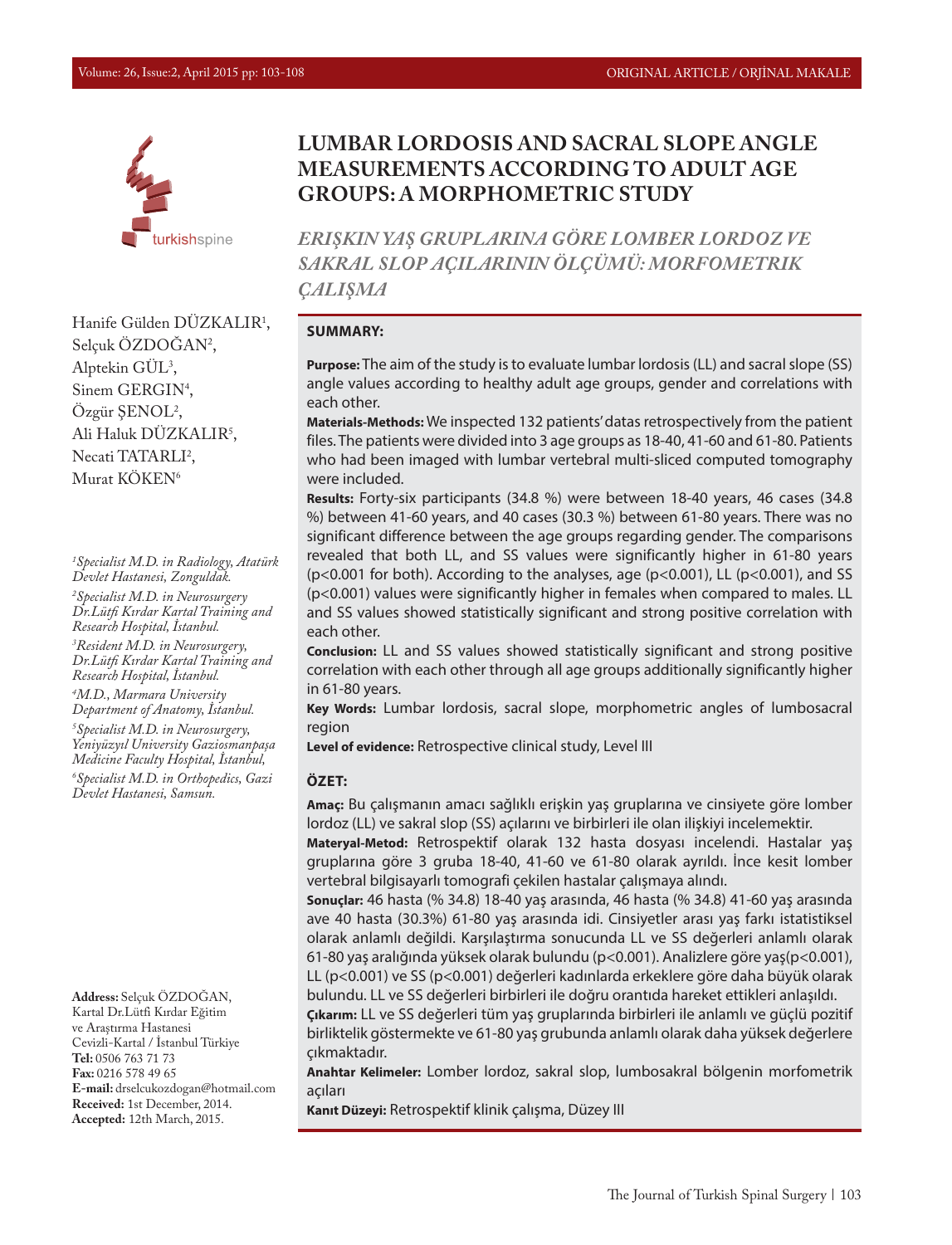# **INTRODUCTION:**

The sagittal balance of the spine is determined by the pelvic shape which is set by the pelvic incidence (PI)<sup>8</sup>. The PI was initially described by Duval-Beaupère et al<sup>4</sup>. PI is defined as the angle between the perpendicular to the upper sacral end plate at its midpoint and the line connecting this point to the femoral head axis.

Sacral slope (SS) is defined as the angle between the horizontal and the upper sacral endplate<sup>15</sup>. The pelvic tilt (PT) is defined by the angle between the vertical and the line through the midpoint of the sacral plate to the femoral head axis 11. PI is strongly correlated with the SS and PT, and represents the algebraic sum of the SS and the PT (PI=SS+PT). Lumbar lordosis (LL) is defined as the angle between the upper L1 endplate and the upper sacral endplate<sup>11</sup>.

The aim of our study is try to investigate the correlations between LL and SS according to gender and different age groups of healthy adults.

#### **MATERIALS AND METHOD:**

We inspected 132 patients' datas retrospectively from the patient files. The patients were divided into 3 age groups as 18-40, 41-60 and 61-80. Patients who had been imaged with lumbar vertebral multi-sliced computed tomography(CT) were included. The exclusion criteria were having degenerative spinal disease, fractures, spondylolisthesis and pathological images on CT. LL and SS angles were measured with Osirix**®** software(Figure1,2). LL was defined as the angle between the upper endplates of L1 and S1. SS corresponds to the angle between the upper sacral endplate and the horizontal plane. All measurement values included for statistical analyse.



**Figure-1.** Lumbar lordosis angle measurement with Osirix**®**

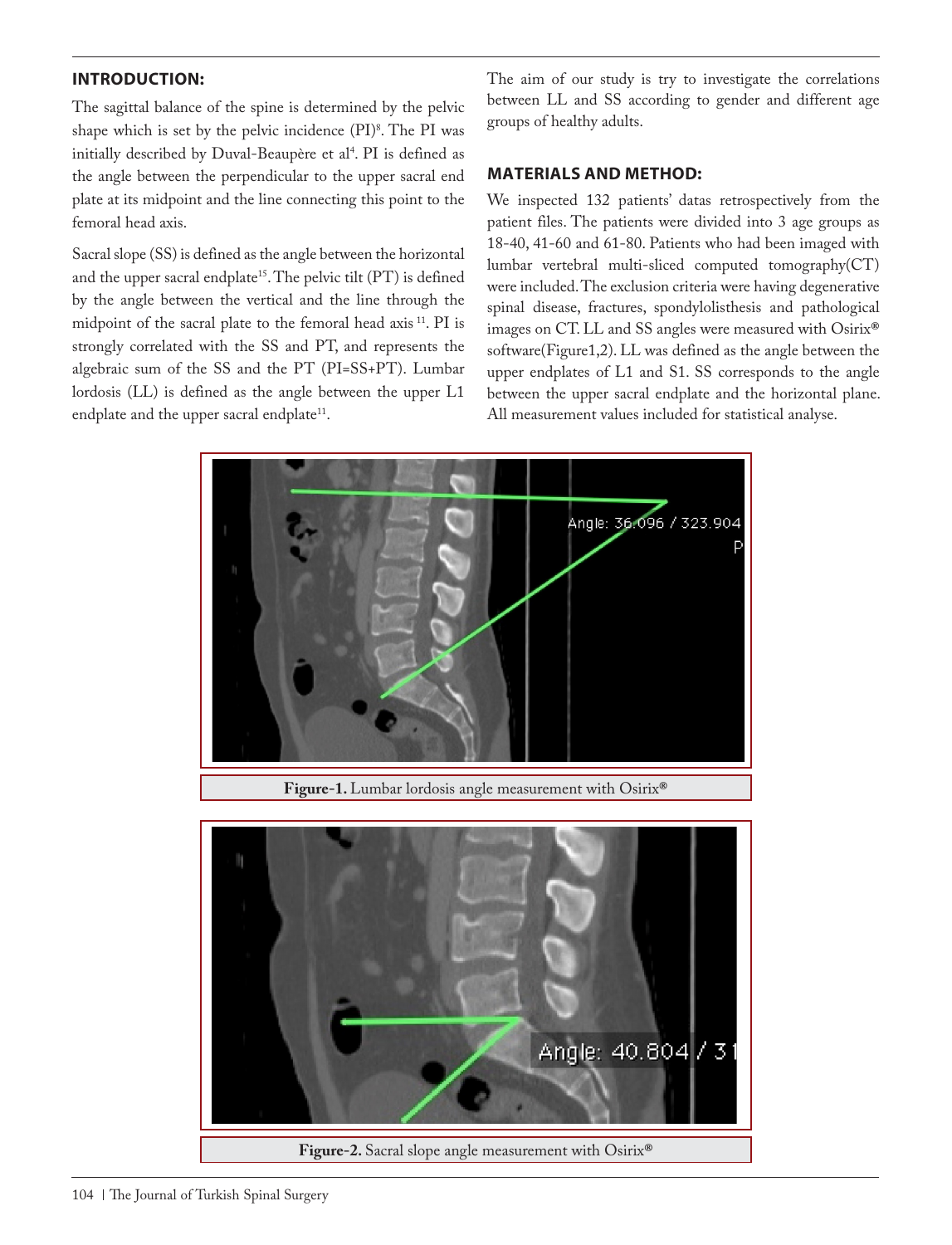#### *Statistical Analysis:*

Descriptive data of VAS scores were presented as mean, standard deviation, minimum and maximum. The categorical variable, gender, was presented as frequency and percent. The comparisons between independent two groups were conducted by Mann-Whitney U test. Comparison of distribution of sexes among age groups was conducted by Chi-square test. Spearman non-parametric correlation analysis was performed to evaluate the correlations between lumbar lordosis and sacral slope values. SPSS software version 21 (IBM Inc., USA) was used for the statistical analyses. Statistical significance level was considered as 0.05 in the analyses of this study.

## **RESULTS:**

Fifty-five participants were female (41.7%), and 77 were male (58.3%). Mean age of the females and males were 50.82  $\pm$ 15.40 years and  $46.73 \pm 18.18$  years, respectively (p=0.154, Mann-Whitney U test). Forty-six participants (34.8 %) were between 18-40 years, 46 cases (34.8%) between 41-60 years, and 40 cases (30.3%) between 61-80 years. The distribution of the sexes according to age groups is presented in Table-1. There was no significant difference between the age groups regarding gender (p=0.147, Chi-square test).

Table-2 shows the LL and SS according to age groups. The comparisons revealed that both LL, and SS values were significantly higher in 61-80 years (p<0.001 for both).

The comparisons of age, LL and SS values between males and females are presented in Table 3. According to the analyses, age (p<0.001), LL (p<0.001), and SS (p<0.001) values were significantly higher in females when compared to males.

LL and SS values showed statistically significant and strong positive correlation with each other (r=0.909, p<0.001, Spearman correlation analysis). The correlations were consistent through all age groups (18-40: r=0.906, p<0.001; 41-60: r=0.922, p<0.001; 61-80: r=0.861, p<0.001).

| Table 1. Distribution of gender in age groups |             |           |             |               |             |        |       |  |  |  |  |
|-----------------------------------------------|-------------|-----------|-------------|---------------|-------------|--------|-------|--|--|--|--|
|                                               |             | $18 - 40$ |             | $41 - 60$     | 61-80       |        |       |  |  |  |  |
|                                               | $\mathbf n$ | $\%$      | $\mathbf n$ | $\frac{0}{0}$ | $\mathbf n$ | $\%$   | D     |  |  |  |  |
| Female                                        | 14          | 30,40%    | 21          | 45,70%        | 20          | 50,00% |       |  |  |  |  |
| Male                                          | 32          | 69,60%    | 25          | 54,30%        | 20          | 50,00% | 0.147 |  |  |  |  |

| <b>Table 2.</b> Lumbar Lordosis and Sacral Slope according to age groups |       |           |      |      |           |       |      |      |       |           |      |      |       |
|--------------------------------------------------------------------------|-------|-----------|------|------|-----------|-------|------|------|-------|-----------|------|------|-------|
|                                                                          | 18-40 |           |      |      | $41 - 60$ |       |      |      | 61-80 |           |      |      |       |
|                                                                          | Mean  | <b>SD</b> | Min  | Max  | Mean      | SD    | Min  | Max  | Mean  | <b>SD</b> | Min  | Max  | р     |
| LL                                                                       | 44,54 | 11,16     | 18,1 | 64,2 | 47        | 10,32 | 24,5 | 64,2 | 59,79 | 10,52     | 42,1 | 77,1 | 0.001 |
| <b>SS</b>                                                                | 37,23 | 8,78      | 16   | 52,4 | 38,49     | 7,32  | 23,1 | 51,2 | 45,05 | 5,92      | 34   | 56,6 | 0.001 |

| Table 3. Age, Lumbar Lordosis and Sacral Slope according to gender |       |           |      |            |       |           |      |      |       |  |  |
|--------------------------------------------------------------------|-------|-----------|------|------------|-------|-----------|------|------|-------|--|--|
|                                                                    |       | Female    |      |            |       |           |      |      |       |  |  |
|                                                                    | Mean  | <b>SD</b> | Min  | <b>Max</b> | Mean  | <b>SD</b> | Min  | Max  | p     |  |  |
| Age                                                                | 50,82 | 15,4      | 18   | 74         | 46,73 | 18,18     | 18   | 80   | 0.001 |  |  |
| LL                                                                 | 52,33 | 12,05     | 18,1 | 65,3       | 48,36 | 12,56     | 26,5 | 77,1 | 0.001 |  |  |
| <b>SS</b>                                                          | 40,62 | 8,35      | 16   | 52,4       | 39,62 | 8,05      | 20,1 | 56,6 | 0.001 |  |  |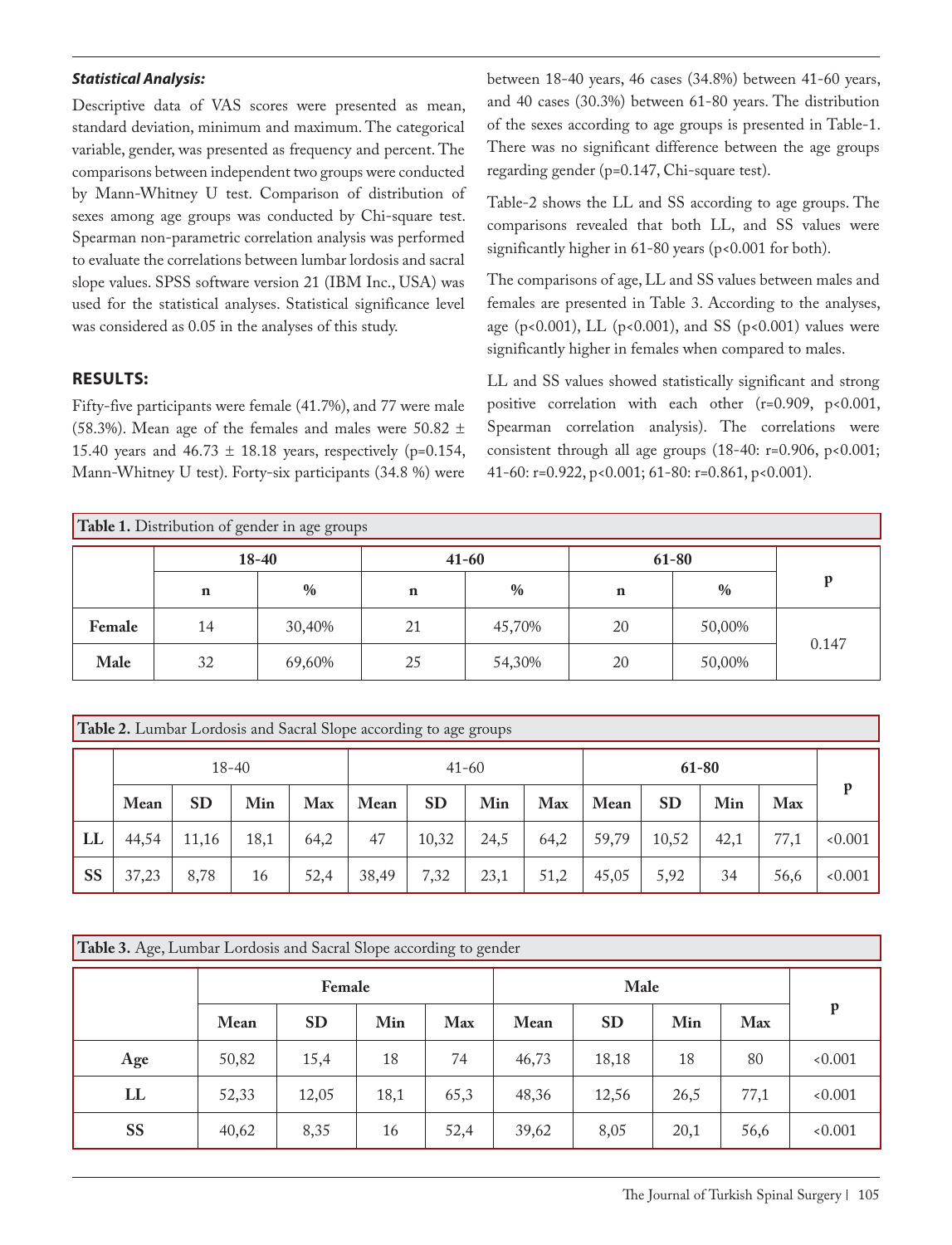## **DISCUSSION:**

The analysis of sagittal balance seems to be important in the management of lumbar degenerative pathologies. Clinical importance of LL and SS is being recognized increasingly. Lumbar lordosis is formed by the wedging of the lumbar vertebral bodies and intervertebral discs<sup>15</sup>. Abnormal lordotic alignment may lead pathologic changes in the spine from load bearing and accelerate degeneration of the functional motion units7 .Overall, the degree of lumbar lordosis decreases with advanced age<sup>14</sup>. LL and SS value range means in asymptomatic adults is  $43-61$  and  $36-42$  degrees<sup>11</sup>.

Spinopelvic parameters have been studied extensively in the literature. The relationship SS and LL in healthy patients has been documented8,9,12,13. Roussouly et al. reported the standard sagittal parameters in a normal population<sup>12</sup>. The average value for LL was 61.4 with a range from 41.2 to 81.9. The sacral slope averaged 39.9 (SD 8.2 , range 21.2–65.9). The correlation between SS and LL with a Pearson's r of 0.86 indicates that the total amount of lordosis is determined by the relationship of the superior endplate of S1 with the horizontal axis<sup>2,12</sup>.

Oh et al. reported the spinopelvic parameters of Korean normal population as followings, the PI was 49°; the SS was 38°; the PT was 11°, the LL was 48° 10. Legaye et al. and Vaz et al. have demonstrated a correlation between PI and LL in the general population; a low PI is usually associated with a low lumbar lordosis, whereas a high PI is usually associated with a high lumbar lordosis<sup>8,13</sup>. Also, the correlation between LL and SS has been reported in normal populations; LL increases linearly with SS.

Abnormal spinal sagittal alignment can cause persistent low back pain (LBP) and the association of acute LBP with hyperlordosis, and the relationship of chronic LBP with hypolordosis have been demonstrated also<sup>5</sup>.

All measurements were performed in supine position. Although both groups had identical positions during imaging and some former studies had demonstrated that sagittal alignment measured in supine position is reliable for investigational analyses<sup>1,2,5,6</sup>.

The comparisons revealed that age, LL and SS angle values were significantly higher in females when compared to males. LL and SS values showed statistically significant and strong positive correlation with each other through all age groups additionally significantly higher in 61-80 years.

#### **REFERENCES:**

- 1. Abdel MP, Bodemer WS, Anderson PA. Supine thoracolumbar sagittal spine alignment: comparing computerized tomography and plain radiographs. *Spine*  2012; 37: 340-345.
- 2. Andreasen ML, Langhoff L, Jensen TS, Albert HB. Reproduction of the lumbar lordosis: a comparison of standing radiographs versus supine magnetic resonance imaging obtained with straightened lower extremities. *J Manipulative Physiol Ther* 2007; 30: 26-30.
- 3. Barrey C, Jund J, Noseda O, Roussouly P. Sagittal balance of the pelvis-spine complex and lumbar degenerative diseases. A comparative study about 85 cases. *Eur Spine J* 2007; 16(9): 1459–1467.
- 4. Duval-Beaupere G, Schmidt C, Cosson PA Barycentremetric study of the sagittal shape of spine and pelvis : the conditions required for an economic standing position. *Ann Biomed Eng* 1992; 20 : 451-462.
- 5. Ergun T, Lakadamyali H, Sahin MS. The relation between sagittal morphology of the lumbosacral spine and the degree of lumbar intervertebral disc degeneration. *Acta Orthop Traumatol Turc* 2010; 44: 293-299.
- 6. Kalichman L, Li L, Hunter DJ, Been E. Association between computed tomography-evaluated lumbar lordosis and features of spinal degeneration, evaluated in supine position. *Spine J* 2011; 11: 308-315.
- 7. Keorochana G, Taghavi CE, Lee KB, Yoo JH, Liao JC, Fei Z, Wang JC. Effect of sagittal alignment on kinematic changes and degree of disc degeneration in the lumbar spine: an analysis using positional MRI. *Spine* 2011; 36: 893-898.
- 8. Legaye J, Duval-Beaupere G, Hecquet J, Marty C. Pelvic incidence: a fundamental pelvic parameter for threedimensional regulation of spinal sagittal curves. *Eur Spine J* 1998; 7(2): 99–103.
- 9. Mac-Thiong JM, Labelle H, Berthonnaud E, Betz RR, Roussouly P. Sagittal spinopelvic balance in normal children and adolescents. *Eur Spine J* 2007; 16(2): 227– 234.
- 10. Oh SK, Chung SS, Lee CS : Correlation of pelvic parameters with isthmic spondylolisthesis. *Asian Spine J* 2009; 3: 21-26.
- 11. Ozer AF, Kaner T. Omurgada sagital denge. *Turk Norosirurji Dergisi* 2013; 23(2): 13-18.
- 12. Roussouly P, Gollogly S, Berthonnaud E, Dimnet J. Classification of the normal variation in the sagittal alignment of the human lumbar spine and pelvis in the standing position. *Spine* 2005; 30(3): 346–353.